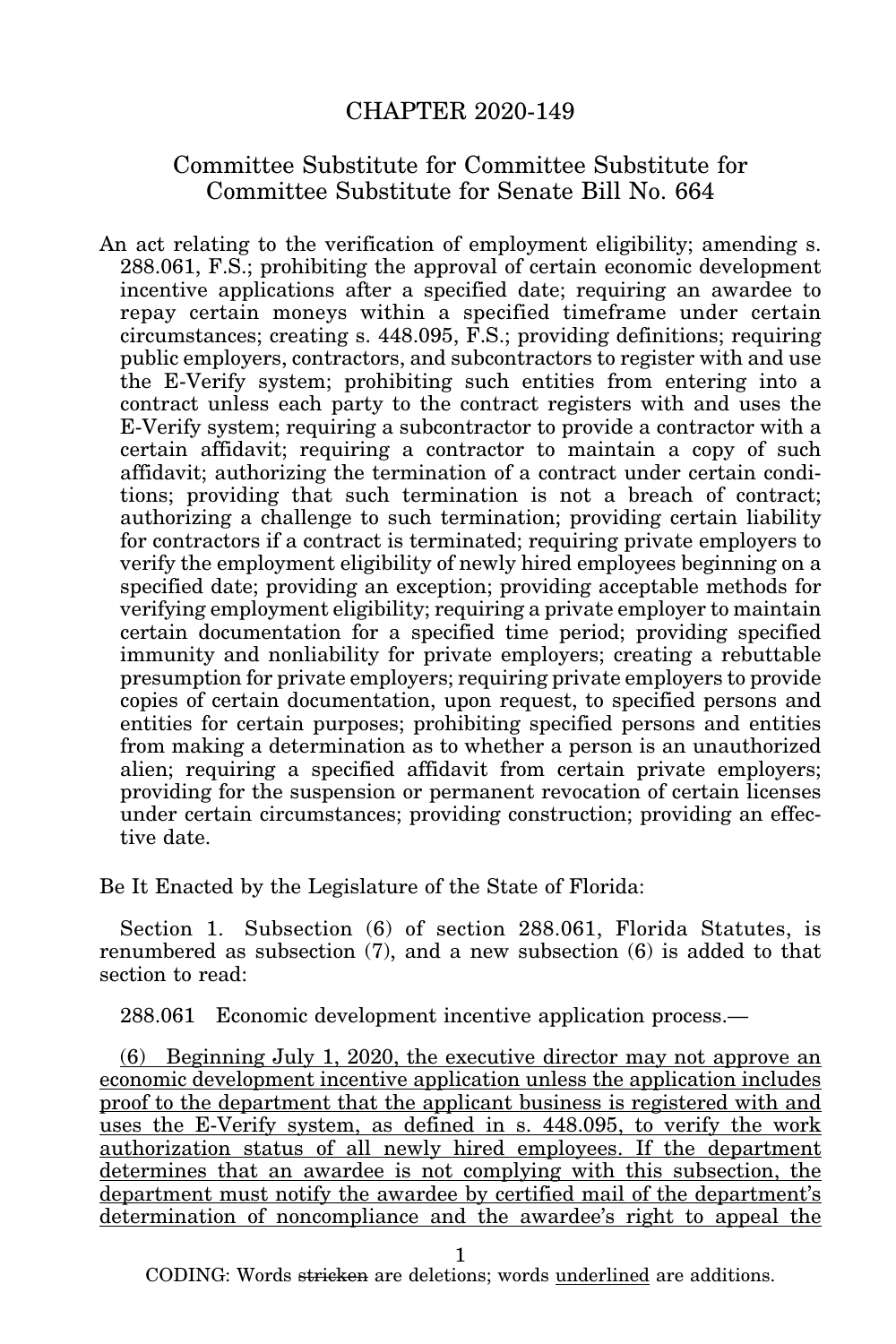determination. Upon a final determination of noncompliance, the awardee must repay all moneys received as an economic development incentive to the department within 30 days after the final determination.

Section 2. Section 448.095, Florida Statutes, is created to read:

448.095 Employment eligibility.—

(1) DEFINITIONS.—As used in this section, the term:

(a) "Agency" means any agency, department, board, or commission of this state or a county or municipality in this state that issues a license to operate a business in this state.

(b) "Contractor" means a person or entity that has entered or is attempting to enter into a contract with a public employer to provide labor, supplies, or services to such employer in exchange for salary, wages, or other remuneration.

(c) "Department" means the Department of Economic Opportunity.

(d) "Employee" means a person filling an authorized and established position who performs labor or services for a public or private employer in exchange for salary, wages, or other remuneration.

(e) "E-Verify system" means an Internet-based system operated by the United States Department of Homeland Security that allows participating employers to electronically verify the employment eligibility of newly hired employees.

(f) "Legal alien" means a person who is or was lawfully present or permanently residing legally in the United States and allowed to work at the time of employment and remains so throughout the duration of that employment.

(g) "License" means a franchise, a permit, a certificate, an approval, a registration, a charter, or any similar form of authorization required by state law and issued by an agency for the purpose of operating a business in this state. The term includes, but is not limited to:

1. An article of incorporation.

2. A certificate of partnership, a partnership registration, or an article of organization.

3. A grant of authority issued pursuant to state or federal law.

4. A transaction privilege tax license.

(h) "Private employer" means a person or entity that transacts business in this state, has a license issued by an agency, and employs persons to

2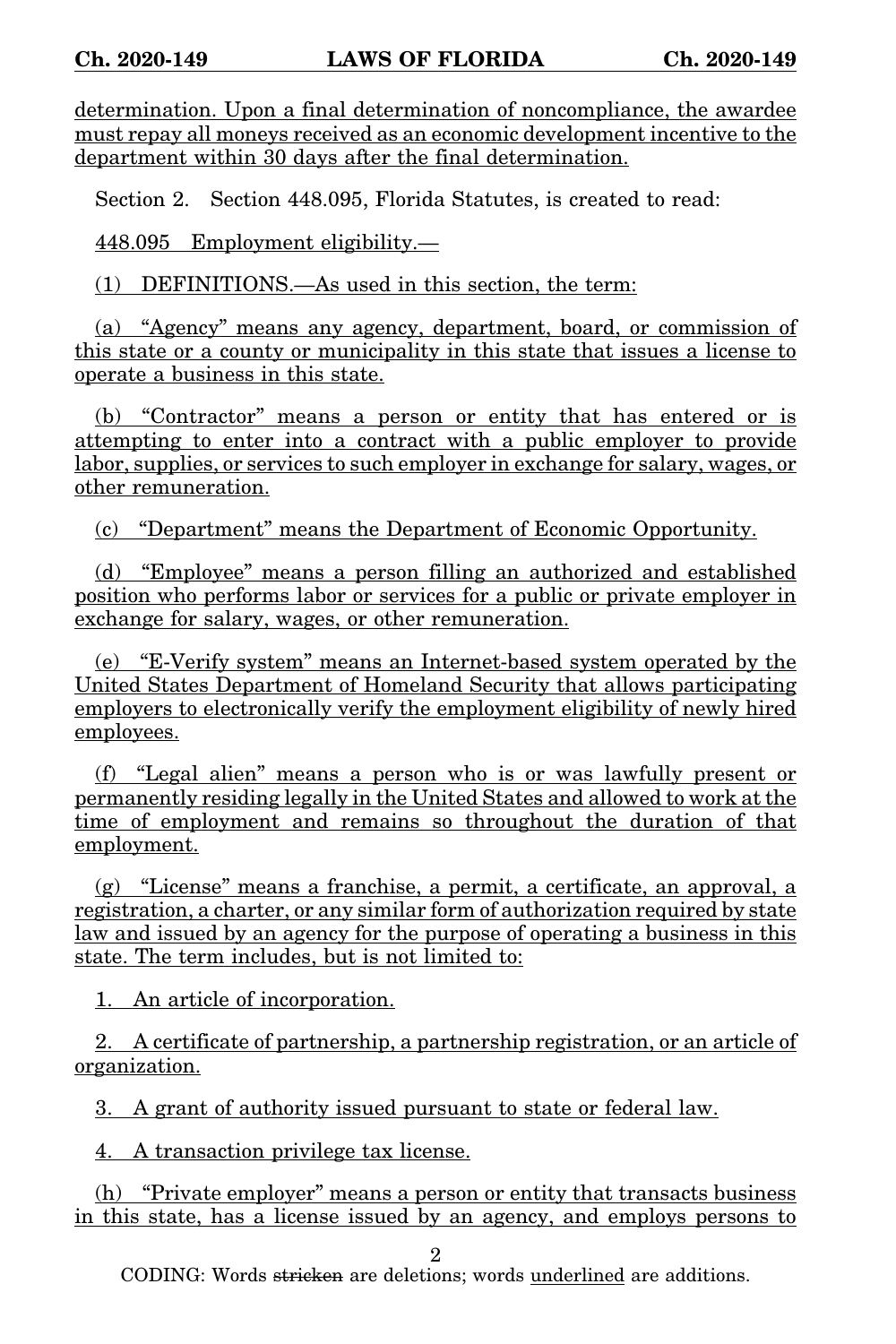perform labor or services in this state in exchange for salary, wages, or other remuneration. The term does not include:

1. A public employer;

2. The occupant or owner of a private residence who hires:

a. Casual labor, as defined in s. 443.036, to be performed entirely within the private residence; or

b. A licensed independent contractor, as defined in federal laws or regulations, to perform a specified portion of labor or services; or

3. An employee leasing company licensed under part XI of chapter 468 that enters into a written agreement or understanding with a client company which places the primary obligation for compliance with this section upon the client company. In the absence of a written agreement or understanding, the employee leasing company is responsible for compliance with this section. Such employee leasing company shall, at all times, remain an employer as otherwise defined in federal laws or regulations.

(i) "Public employer" means an entity within state, regional, county, local, or municipal government, whether executive, judicial, or legislative, or any public school, community college, or state university that employs persons who perform labor or services for that employer in exchange for salary, wages, or other remuneration or that enters or attempts to enter into a contract with a contractor.

(j) "Subcontractor" means a person or entity that provides labor, supplies, or services to or for a contractor or another subcontractor in exchange for salary, wages, or other remuneration.

(k) "Unauthorized alien" means a person who is not authorized under federal law to be employed in the United States, as described in 8 U.S.C. s. 1324a(h)(3). The term shall be interpreted consistently with that section and any applicable federal rules or regulations.

(2) PUBLIC EMPLOYERS, CONTRACTORS, AND SUBCONTRAC-TORS.—

(a) Beginning January 1, 2021, every public employer, contractor, and subcontractor shall register with and use the E-Verify system to verify the work authorization status of all newly hired employees. A public employer, contractor, or subcontractor may not enter into a contract unless each party to the contract registers with and uses the E-Verify system.

(b)1. If a contractor enters into a contract with a subcontractor, the subcontractor must provide the contractor with an affidavit stating that the subcontractor does not employ, contract with, or subcontract with an unauthorized alien.

3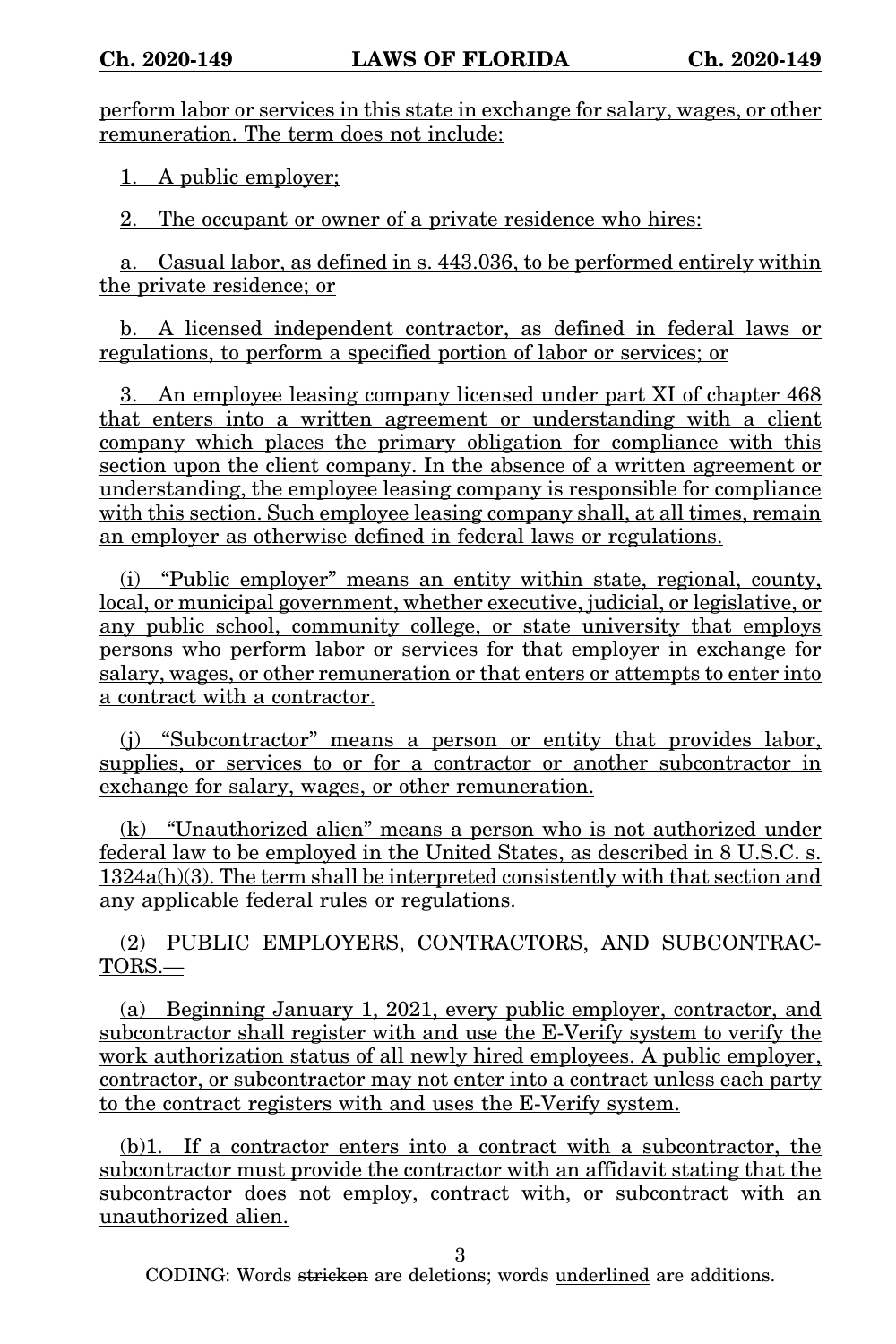2. The contractor shall maintain a copy of such affidavit for the duration of the contract.

(c)1. A public employer, contractor, or subcontractor who has a good faith belief that a person or entity with which it is contracting has knowingly violated s. 448.09(1) shall terminate the contract with the person or entity.

2. A public employer that has a good faith belief that a subcontractor knowingly violated this subsection, but the contractor otherwise complied with this subsection, shall promptly notify the contractor and order the contractor to immediately terminate the contract with the subcontractor.

3. A contract terminated under subparagraph 1. or subparagraph 2. is not a breach of contract and may not be considered as such.

(d) A public employer, contractor, or subcontractor may file an action with a circuit or county court to challenge a termination under paragraph  $(c)$ no later than 20 calendar days after the date on which the contract was terminated.

(e) If a public employer terminates a contract with a contractor under paragraph  $\overline{c}$ ), the contractor may not be awarded a public contract for at least 1 year after the date on which the contract was terminated.

(f) A contractor is liable for any additional costs incurred by a public employer as a result of the termination of a contract.

(3) PRIVATE EMPLOYERS.—

(a) Beginning January 1, 2021, a private employer shall, after making an offer of employment which has been accepted by a person, verify such person's employment eligibility. A private employer is not required to verify the employment eligibility of a continuing employee hired before January 1, 2021. However, if a person is a contract employee retained by a private employer, the private employer must verify the employee's employment eligibility upon the renewal or extension of his or her contract.

(b) A private employer shall verify a person's employment eligibility by:

1. Using the E-Verify system; or

2. Requiring the person to provide the same documentation that is required by the United States Citizenship and Immigration Services on its Employment Eligibility Verification form (Form I-9).

The private employer must retain a copy of the documentation provided under this subparagraph for at least 3 years after the person's initial date of employment.

(c) A private employer that complies with this subsection may not be held civilly or criminally liable under state law for hiring, continuing to

4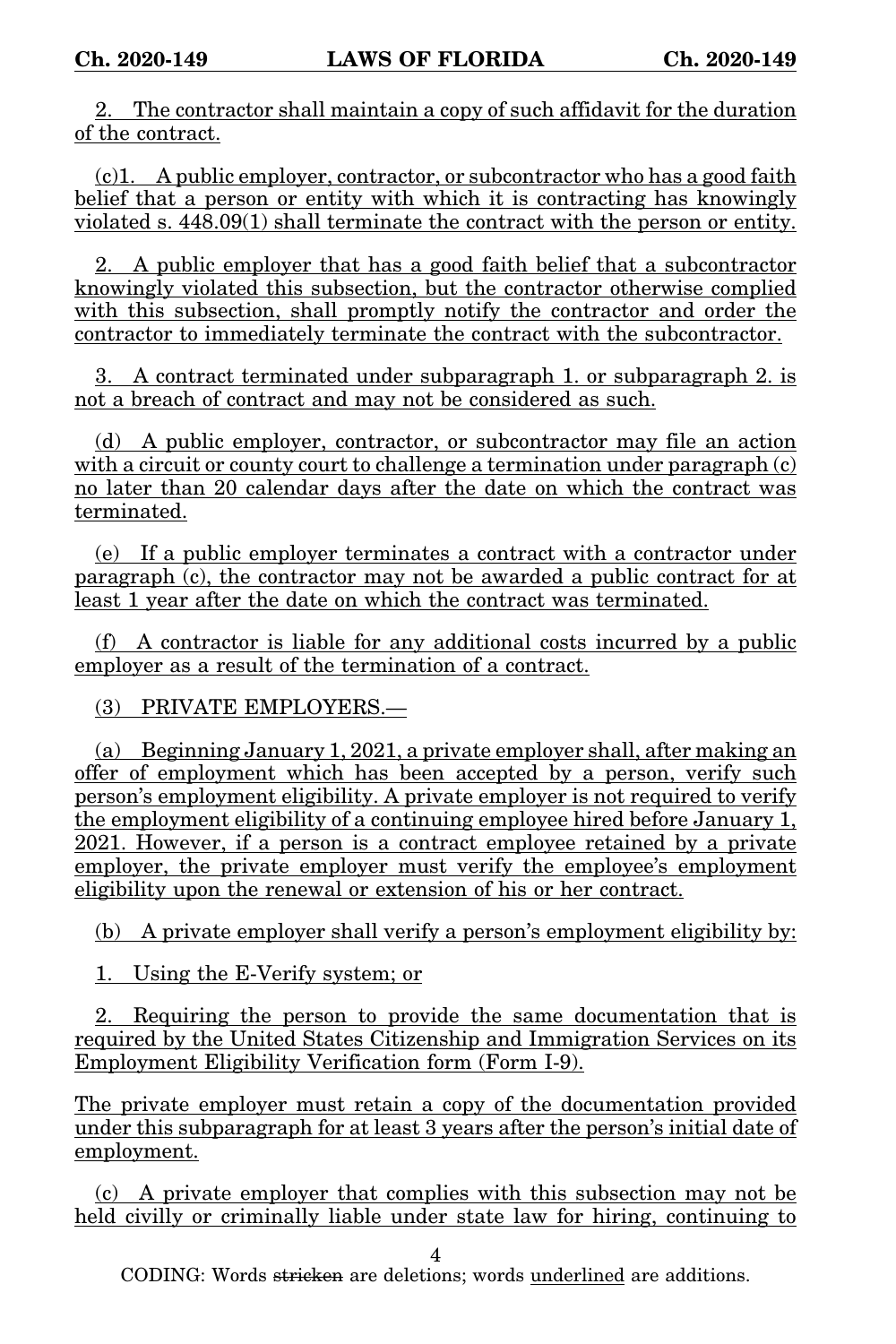employ, or refusing to hire an unauthorized alien if the information obtained under paragraph (b) indicates that the person's work authorization status was not that of an unauthorized alien.

(d) For purposes of this subsection, compliance with paragraph (b) creates a rebuttable presumption that a private employer did not knowingly employ an unauthorized alien in violation of s.  $448.09(1)$ .

(e) For the purpose of enforcement of this section, the following persons or entities may request, and a private employer must provide, copies of any documentation relied upon by the private employer for the verification of a person's employment eligibility, including, but not limited to, any documentation required under paragraph (b):

1. The Department of Law Enforcement.

2. The Attorney General.

3. The state attorney.

4. The statewide prosecutor.

A person or entity that makes a request under this paragraph must rely upon the federal government to verify a person's employment eligibility and may not independently make a final determination as to whether a person is an unauthorized alien.

(f) If a private employer does not comply with paragraph (b), the department shall require the private employer to provide an affidavit to the department stating that the private employer will comply with paragraph (b), the private employer has terminated the employment of all unauthorized aliens in this state, and the employer will not intentionally or knowingly employ an unauthorized alien in this state. If the private employer does not provide the required affidavit within 30 days after the department's request, the appropriate licensing agency shall suspend all applicable licenses held by the private employer until the private employer provides the department with the required affidavit. For purposes of this paragraph, the licenses that are subject to suspension under this paragraph are all licenses that are held by the private employer specific to the business location where the unauthorized alien performed work. If the private employer does not hold a license specific to the business location where the unauthorized alien performed work, but a license is necessary to operate the private employer's business in general, the licenses that are subject to suspension under this paragraph are all licenses that are held by the private employer at the private employer's primary place of business.

 $(g)$  For any private employer found to have violated paragraph (f) three times within any 36 month period, the appropriate licensing agency shall permanently revoke all licenses that are held by the private employer specific to the business location where the unauthorized alien performed work. If the private employer does not hold a license specific to the business

5